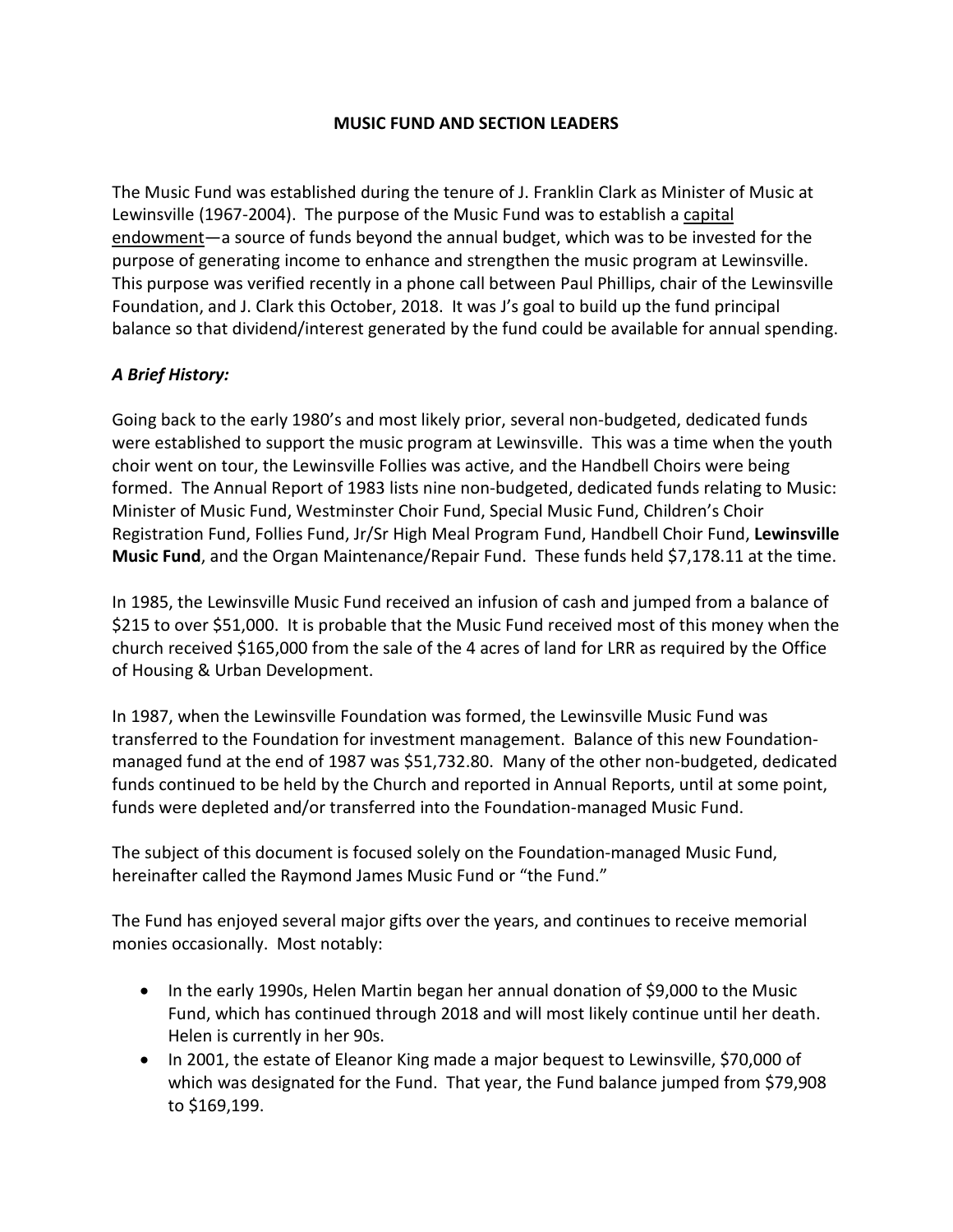The year 2003 marked the all-time high in the Fund balance, reporting an end of year total of \$206,776. Twenty-five Thousand Dollars of these monies were used to help fund J Clark's retirement gift from the church in 2004 after his 37 years of service to Lewinsville.

#### *Use of the Raymond James Music Fund:*

We believe it was sometime in the late 1980s when J Clark felt the need to hire Section Leaders for the men in the Chancel Choir, and he used the interest proceeds from the Raymond James Music Fund to pay half the cost with the other half coming from the Personnel Budget. Eventually, four section leaders were hired under this same arrangement.

We have determined that in 2007 the Section Leaders were paid half from the Raymond James Music Fund and half from the Personnel Budget. Bob Clark, who was Church Administrator at the time, stated that this was his understanding of how the section leaders were paid every year when he was Church Administrator. It is unclear if the earnings from the Fund during this period were sufficient to fund the Section Leader cost.

## *Decline of the Raymond James Music Fund Principal:*

Over the years, the principal of the Music Fund has been whittled down despite memorial gifts and the Helen Martin annual gift. Some of these expenditures were fully authorized by the Worship Chair and Music Director and sometimes they were not. The Fund was used to help defray expenses for organ repairs in 2013. This decision was approved by the Director of Music Ministries, the Chair of Worship and the Organ Renovation Task Force. But when we conducted a search for a new Music Director (culminating in the hiring of Michael Devine), funds from the Raymond James Music Fund were used to pay for all expenses of the Music Search, including but not limited to advertising, publication material, airfare, hotel costs and meals for the candidate and the entire committee. There was no money allocated from the church operating budget for this Search. This decision was not shared with the Chair of Worship at the time.

Since 2011, Helen Martin's annual gift to the music program has never actually been deposited into the Raymond James Music Fund managed by the Foundation. Instead, it has been held in a music "pass through" account which was used, in part, to help pay Section Leaders each year – a practice which does not comport with the Gift Policy of Lewinsville Presbyterian Church. But even though the money was never deposited correctly, it counts as a deduction from the potential balance of the Fund.

In the year 2013, the Section Leaders were paid entirely from the Raymond James Music Fund due to a "lean" budget year. The records for 2014 are missing. The records from 2015 - 2018 clearly show that the Section Leaders were paid entirely from the Raymond James Music Fund. The Worship Ministry Group was informed in these years that the operating budget could not cover even half the cost of our Section Leaders. And yet, at the end of both 2017 and as we near the end of 2018, Session was and is being informed that we have a substantial surplus to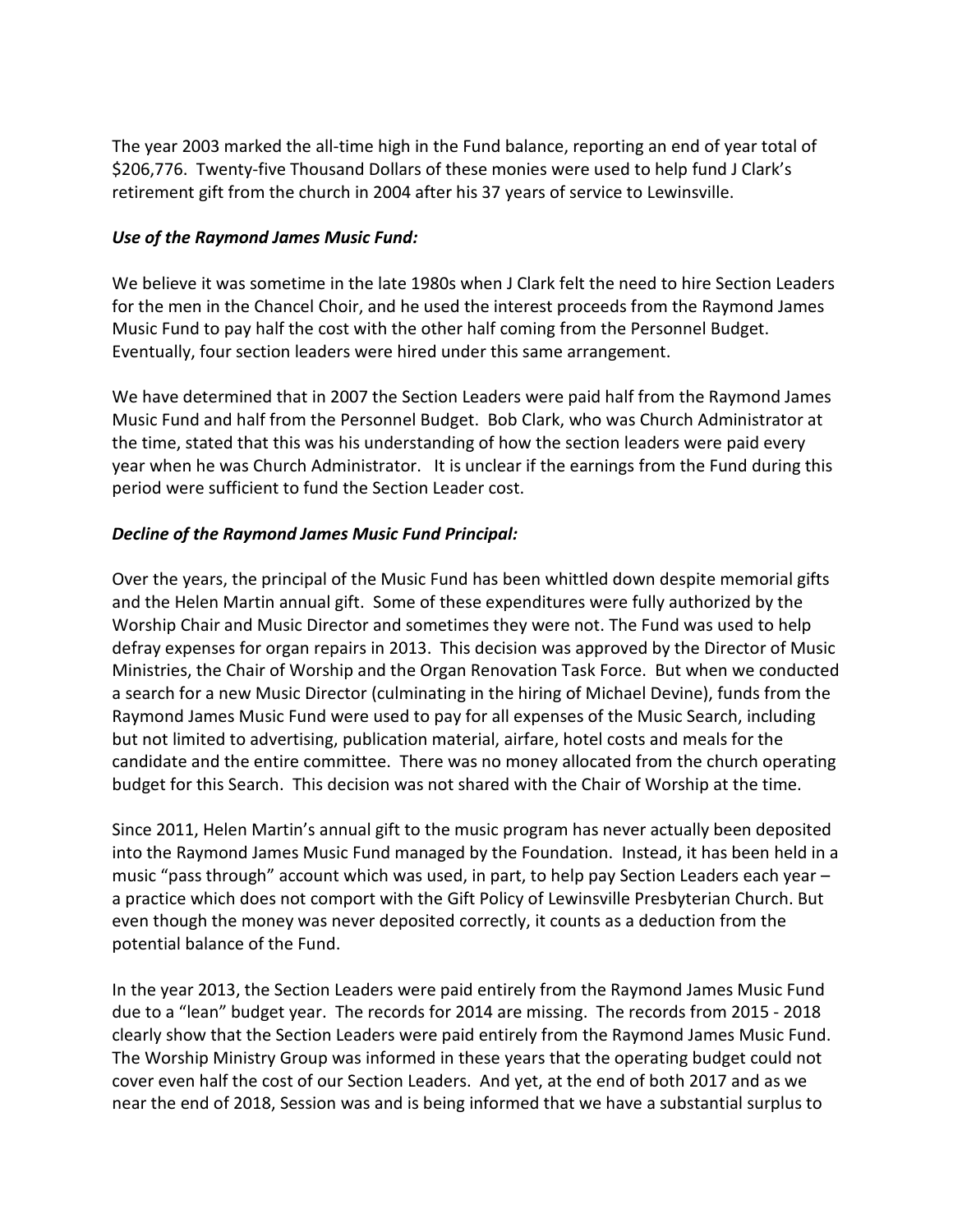discuss. See the chart on the last page of this document for a visual on the declining balance of the Fund.

We currently pay the four Section Leaders \$5,000 each per year – a \$20,000 item. The current balance in the Raymond James Music Fund of \$111,676.50 will not provide enough earnings to pay even half the cost of the Section Leaders at this time. Earnings for 2018 are expected to be in the 5% range, or approximately \$5,500. *Acknowledging that the annual gift from Helen Martin will not continue indefinitely, spending \$20,000 annually from the Fund will ensure its demise within the next ten years.*

# **The Purpose of Section Leaders: Allow "All God's Children to Sing in the Choir"**

Section Leaders are vital to the health of the Lewinsville Music Program. The Adult Choir typically has four voice parts (sections) to accommodate the different voice types of singers. We have one section leader for each part. Having Section Leaders allows all people with varying musical skills to sing in the choir. If people are unsure of their musical abilities, they can sit next to the appropriate Section Leader, or sit in front of the Section Leader. This allows them to hear their part, which means that the person can learn the music more quickly and become more confident. Because of Section Leaders, the choir can learn more difficult and complex music, which attracts good singers into the choir. The repertoire of the choir can range from simple to complex. Choir rehearsals can become more challenging and rewarding as the Section Leaders provide support to everyone in the choir. The level of an individual's musical training and talent are no longer a defining factor, because the Section Leaders allow "All God's Children to Sing in the Choir."

In addition to the duties of providing support and leadership for all of the choir, the Section Leaders also serve as Song Leaders for Taize Services and the 8:30 Worship Service. They are solely responsible for service music on Good Friday and at the Easter Vigil, in addition to their work as occasional soloists and members of a small ensemble during the Liturgical Year.

Section Leaders have been a part of the Lewinsville Choir Program in some fashion since at least the mid-80's. They are an important factor in creating the musical excellence that so many in the congregation at Lewinsville Church have come to appreciate and rely upon.

Many churches with the strength of Lewinsville's music program hire at least 6-8 paid Section Leaders/Soloists. We are fortunate to require only 4 because of the dedication of our volunteer singers.

## **Plans for the Raymond James Music Fund for the future:**

The music program at Lewinsville is an important part of our outreach into the community. The strength of the program has brought in new members, provided music education for our children, and continues to attract attention in the community with concerts and events open to all. It is essential that we strive to keep our music program strong and healthy.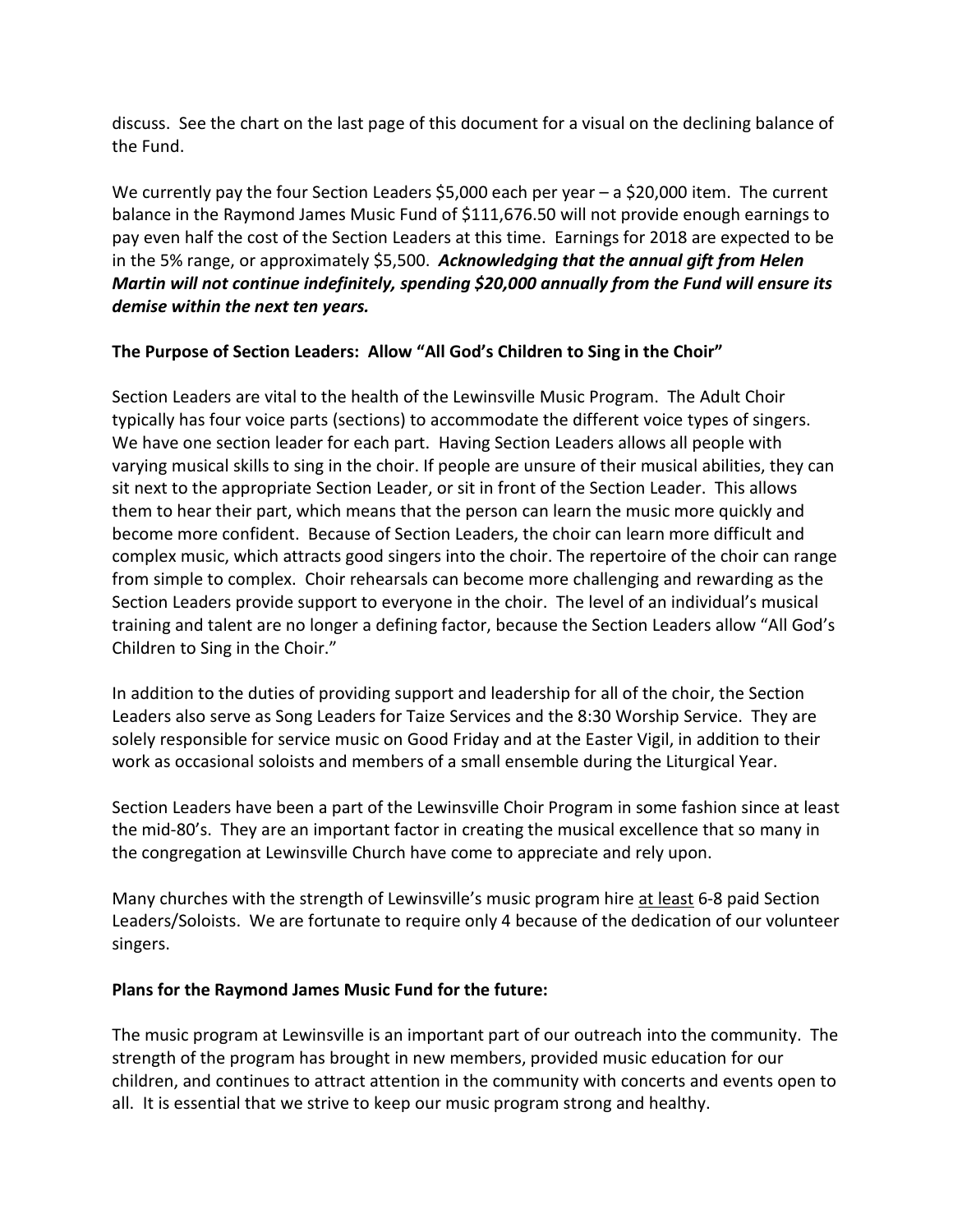Our new Music Director John Nothaft envisions taking our existing program and building on it to once again attract attention for the church and bring people in the community through our doors. The Worship Ministry Group annual budget won't pay for everything he wants to do, and the Raymond James Music Fund is the fund which could make his plans possible. Plans are:

- Holy Happy Hour a monthly 30-minute concert series followed by wine & cheese during the rush hour to attract commuters and others. By opening our doors to the greater community for music and fellowship, we engage, attract, and welcome new people to Lewinsville. This will begin in January 2019 on the fourth Wednesday of the month at 6:15 pm. We will have top musicians and groups from the D.C area perform.
- Occasional full-length concerts in our sanctuary to appeal to music lovers in the community.
	- o A proposed "Bachtoberfest" with three thirty-minute recitals of Bach's music followed by a German meal will attract the greater community to Lewinsville and engage everyone in attendance in fellowship and through the planned meal.
	- o Everyone in the community loves our many armed services ensembles, and we plan at least one such concert in 2019.
	- o Other concerts are under consideration.
- The occasional jazz worship service, evensong, praise concert, hymn fest, Ionian community service, and other alternative worship services will set us apart from other churches in the area, and foster different ways to worship God, opening doors to our large McLean and Tysons community. By providing these greatly needed opportunities to worship God in unique ways, we will allow a diverse community to feel more welcome at Lewinsville.
- Our budget doesn't include funds to purchase new instruments. Our program would be enhanced over time by the purchase of these instruments:
	- o A harpsichord will give us greater flexibility for musical styles to perform with our church choir, and bring new colors, textures, and richness into the worship experience.
	- o A third tympani allows brass and tympani collaborations to be more glorious and celebratory. The third tympani allows the performer much needed versatility and the ability to perform the composer's specific requests.
	- o The Yamaha piano in the sanctuary is a serviceable instrument, but there is much room for improvement. The magical tone and rich depth of sound in a high quality piano will fill the sanctuary and support the choir and congregation with added clarity, color, and sensitivity.
- Organ repair: While the annual budget of the Worship Ministry Group has a small line item for instrument repair, our wonderful but aging organ will continually need attention. A crack in the swell, for example, could cost \$3,500 alone. Further damage could cost much more and we need to be prepared for these rare occasions.

## *A Proposal:*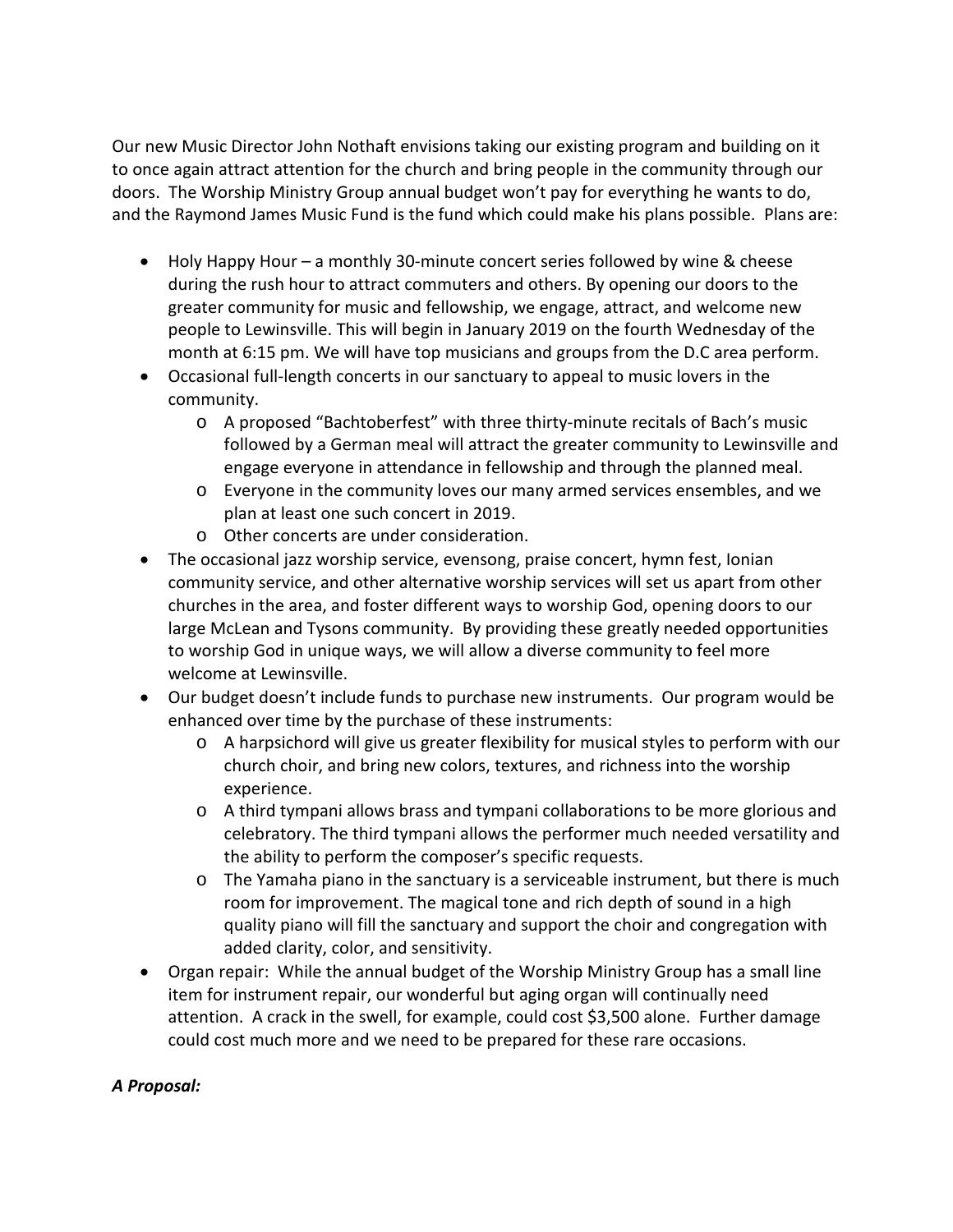## *The Worship Ministry Group proposes that beginning in 2019, the four Section Leaders be paid fully from the Personnel line item of the Operating Budget of the Church, leaving the Raymond James Music Fund solely for the earnings to be used to expand and enhance the music program at Lewinsville.*

The experience we have had with surplus funds for the last two years under the leadership of Scott Ramsey will most likely continue in 2019, especially if the economy continues to remain strong. Therefore the 2019 budget should be able to include this cost. The Section Leaders are, after all, employees of the church and should rightly be paid from the operating budget.

Adoption of this proposal will allow the Raymond James Music Fund to gain principal, generating higher earnings, and these earnings can be made available for use by the music program to increase the visibility of the church through concerts and music events through the course of the year.